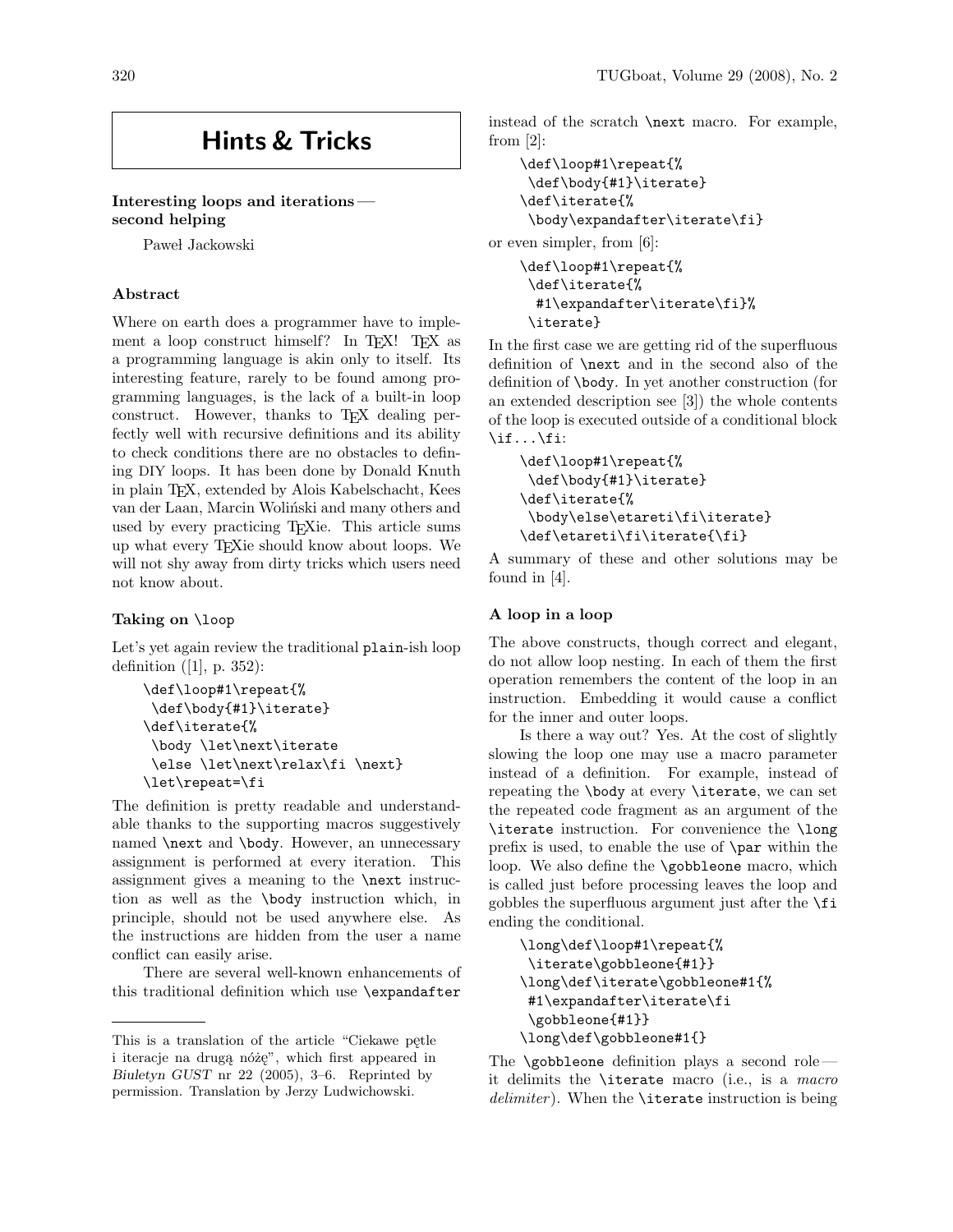executed, the immediately following \gobbleone is swallowed as an unused fragment of the parameter. At the end of the loop \iterate is skipped, but \gobbleone swallows the loop content argument.

This loop might be used like the traditional form, the difference being that it can be nested, as shown in the following example:

```
\count100=9
\loop{\count101=65 % ASCII 'A'
 \advance\count100 by-1
 \ifnum\count100>0
 \leavevmode\loop
  \char\count101 \the\count100
  \advance\count101 by1
  \ifnum\count101<73 \space
\repeat\par
}\repeat
```
The code produces something akin to a chess field. The row elements are typeset by the inner loop and the rows are produced by the outer loop.

A8 B8 C8 D8 E8 F8 G8 H8 A7 B7 C7 D7 E7 F7 G7 H7 A6 B6 C6 D6 E6 F6 G6 H6 A5 B5 C5 D5 E5 F5 G5 H5 A4 B4 C4 D4 E4 F4 G4 H4 A3 B3 C3 D3 E3 F3 G3 H3 A2 B2 C2 D2 E2 F2 G2 H2 A1 B1 C1 D1 E1 F1 G1 H1

One should note the use of grouping in the outer loop block:

\loop{...\loop...\repeat...}\repeat

This group affects only the scope of the argument reading. The content of the outer loop is not executed within the group. Thanks to this, the outer loop can use the assignments done in the inner loop. Grouping is necessary—without it  $TFX$ would cease reading the outer loop just after seeing the first \repeat.

#### Let it resolve

The capabilities of T<sub>EX</sub> do not end in incrementing and checking the counter value. Moreover, TFX iterations are not restricted to \loop...\repeat constructions. Often there is a need to execute some procedure for each token of a group, in a context where assignments cannot be used (e.g., when creating definitions with **\edef**, **\xdef**, inside \write-s, \special-s and \mark-s). Here it is worth citing the beautiful-in-its-simplicity macro \fifo, described in more detail in [3]:

## \def\fifo#1{\ifx\ofif#1\ofif\fi \process#1\fifo} \def\ofif#1\fifo{\fi}

In the example below \fifo is used to create a crib sheet of codes of some diacritics:

```
\def\process#1{(#1 -> \number'#1)}
\immediate\message
{\text{ifo \acute{a}}\acute{e}of}
```
Counting of iterations is replaced here by executing the \process instruction for consecutive arguments. At the start of each iteration \ifx checks if the just-found argument is the \ofif token. The latter both delimits the token list and is a macro ending the condition executed after the last iteration.

#### Number games

No one needs convincing that expandable macros (without assignments) are more convenient. But how can assignments be avoided in loops operating on numbers? The most typical use of loops is repeating code some defined number of times. The previously shown \loop...\repeat constructs achieve this by iteratively incrementing or decrementing a counter, but this requires assignments.

The task is not hopeless, however. As the preceding example shows, the \number instruction expands "on the fly" any TEX representation of a number into its decimal form. In the basic version of TEX every arithmetic operation requires an assignment. To the rescue comes  $\varepsilon$ -T<sub>F</sub>X, which offers several convenient operations that allow dodging inconvenient assignments. The \numexpr instruction will serve as an example. It executes, in an expandable way, the basic operations on numbers (addition, subtraction, multiplication and division).

Let us use \numexpr to build a \replicate macro which repeats an arbitrary piece of code a given number of times. The first parameter is the number of repetitions, the second is the content of the loop.

```
\long\def\replicate#1#2{%
\ifnum\numexpr#1>0
 #2\replicate{#1-1}{#2}\fi}
```
The loop starts with the check for the counter being positive, i.e., if the repetition should be executed. If so, then the contents of the loop, given as the second parameter, is executed and then a recursive call is being made to the \replicate procedure with the counter subtracted by 1 and the second parameter unchanged.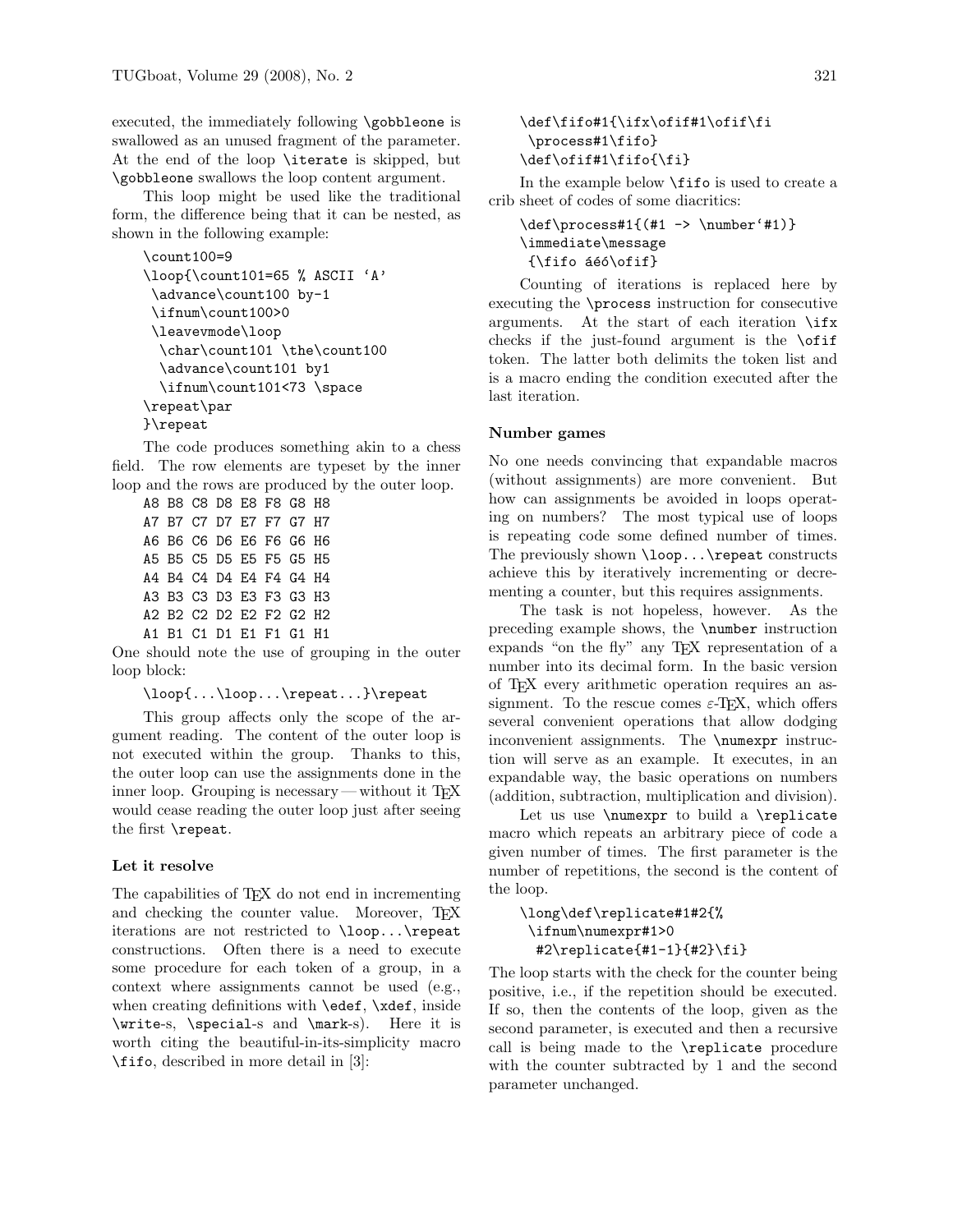This construct suffers from two serious drawbacks. First, each repetition is executed within accumulating \ifnum...\fi blocks, which threatens catastrophe if a large number of iterations is required. Second, the length of the first parameter of the macro is increased by two at each turn of the loop, hence during the check of the counter value TEX must each time evaluate an ever longer expression of the form \numexpr100-1-1-1...

Therefore let us try to modify the \replicate macro so as to execute each repetition outside of the  $\iota$  if num... $\iota$  is condition and give the parameter representing the counter a more elegant form.

```
\long\def\replicate#1#2{%
 \ifnum\numexpr#1>0
  #2\expandafter\replicate\expandafter
  {\number\numexpr#1-1\expandafter}%
 \else
  \expandafter\gobbleone
 \fi{#2}}
```
Again we start by checking if the loop counter is positive, i.e., if the repetition should be executed. If so, the content of the loop (the second parameter) is processed, after which \expandafter in connection with \number\numexpr decrements the counter by one and enters the \replicate procedure with the new value of the counter. The second parameter to the \replicate procedure is passed on unchanged and immediately follows the \fi instruction ending the conditional. When the counter reaches 0 (or if we mischievously start the loop with the parameter being not greater than 0), \expandafter kills the remaining \fi after which the already described \gobbleone procedure swallows the superfluous parameter.

We use here the previously mentioned beneficial feature of the \number instruction which causes the macros following it to be expanded completely, i.e., until the decimal representation of the number is produced. During the expansion of \numexpr, \expandafter is executed which as if in passing (during the number expansion!) causes the loop condition block to disappear. TEX then "notices" that the expression cannot be expanded further and returns to the \replicate instruction. The latter is executed with the numerical argument in decimal representation and the second argument being the immutable loop content. This happens outside of the conditional block.

Here is an example of \replicate in a context in which the traditional TEX loop with assignment would fail. The **\replicate** macro is expandable and can be nested.

```
\immediate\message
{\replicate{100+1}
 {I will be using eTeX%
    \replicate{3}{!} }}
```
Let's move on to a more complicated example. We will try to define a \fixed macro which puts the digit 0 in front of all other digits in such a way as to complement the number to a set length. For example,

```
\fixed{4}{12}
```
should expand to 0012. We begin by defining a helper macro to "measure" the length of a sequence.

```
\long\def\abacus#1{\addabacus#10}
\long\def\addabacus#1#2#3{%
\ifx#3#1#2\else
 \expandafter\addabacus
  \expandafter#1\expandafter
 {\number\numexpr#2+1\expandafter}%
\fi}
```
The \abacus macro (from Latin: a calculating tool) counts tokens appearing between a pair of two other tokens.

```
\count100=\abacus|Llanfairpwllgwyngyll%
gogerychwyrndrobwllllantysiliogogogoch|
\edef\numofletters{%
 \abacus\relax Antidisestablish%
 mentarianism\relax}
```
At each turn of the loop the macro tests if the upcoming token is the delimiting token of the measured sequence. If not, the macro in the already described manner increments the counter by 1 and moves on to the next iteration. If yes, it simply returns its counter which is the number of tokens between the freely chosen delimiters.

Now, we can use \replicate and \abacus to define a macro to pad the sequence with a chosen character to a given length.

```
\def\fixedprefix#1#2#3{%
\expandafter\replicate\expandafter
{\number
   \numexpr#1-\abacus\relax#2\relax}
{#3}#2}
```
If we now write

```
\edef\test{\fixedprefix{4}{ab}{*}}
```
the \test instruction will be assigned the value of \*\*ab. It remains to construct a specialized version of the \fixedprefix macro which will format numbers in such a way that they will have the specified number of digits by prepending with zeros if needed. Because the \fixed macro should operate on numbers, the first operation to be performed is